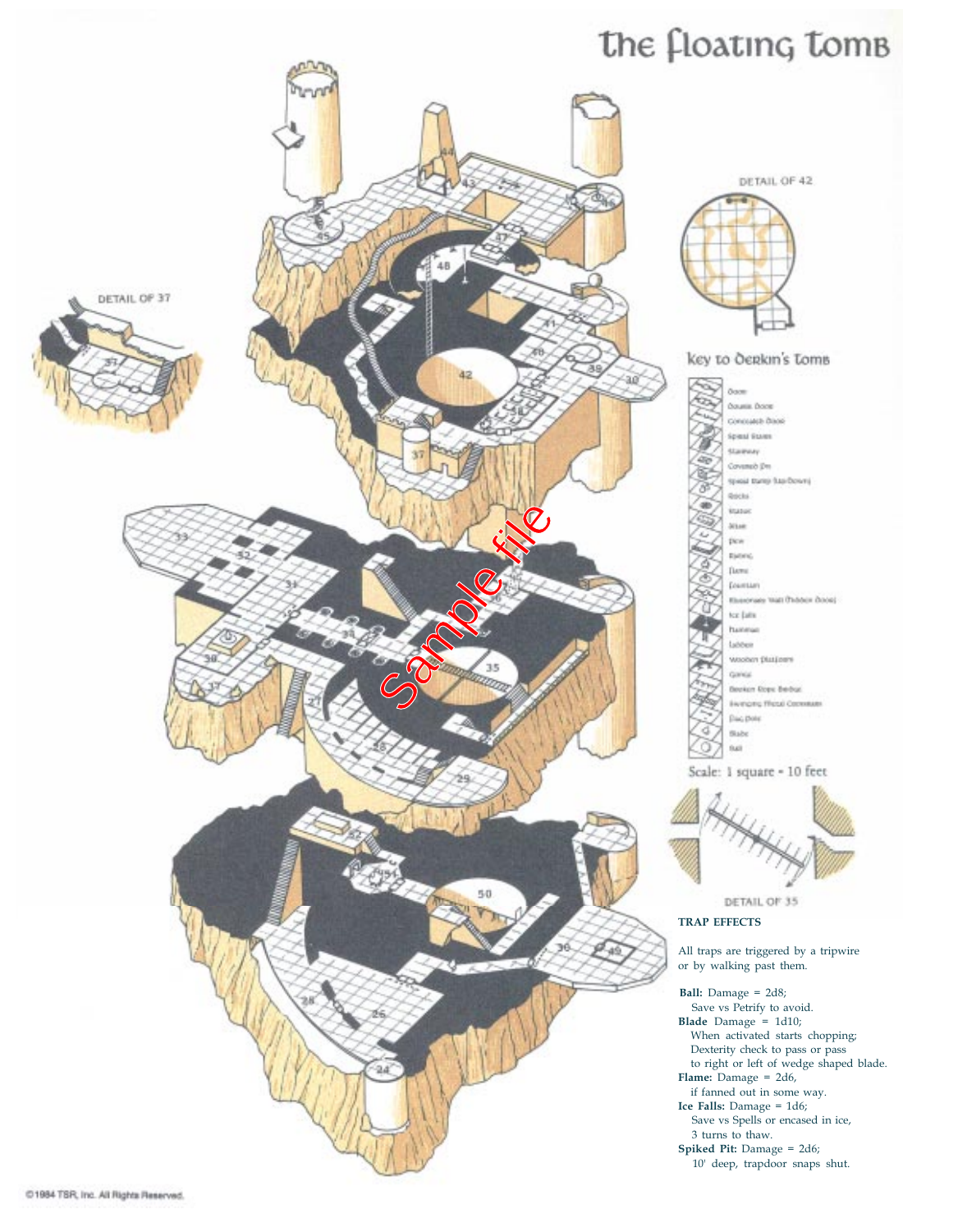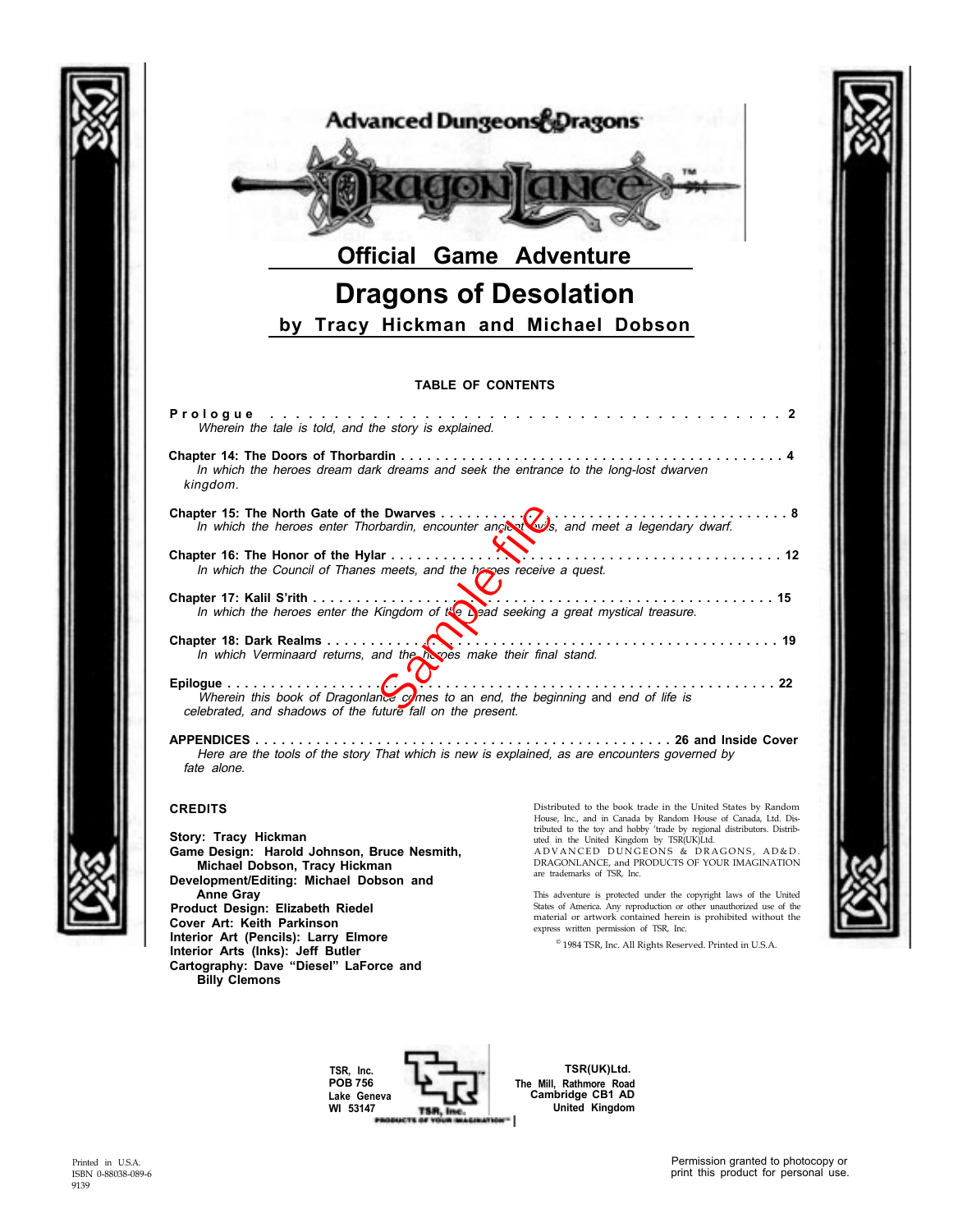<span id="page-2-0"></span>since the Cataclysm. Curse the High Priest of Istar for his pride! For in trying to command the Gods rather than begging humbly for their aid, he called down their wrath. The Gods punished Krynn with fire and flood, and much is forever lost. The greatest loss was knowledge of the Gods  $themselves - the world of Krynn has sunk into$ blasphemy lo these many generations, and

clerics have lost the power to heal.

Mankind? separation from the True Gods opened the door to renewed evil. Dragons, thought to be only a myth to frighten children, are once again in the world. They are commanded by humans called Dragon Highmasters, and assisted by strange creatures called Draconians.

much of Krynn, and soon all the land will be under their sway. Evil, it seems., may soon triumph over good. The Dragonarmies have now conquered mquered<br>
will be<br>
soon<br>
Visdom,<br>
Visdom,<br>
Pottudent of the Times

Through my Crystal Globe of Wisdom, I can send my spirit across the land to  $\mathbb{R}$ there knowledge. And so I have found a glimmer hope.

Five years ago, seven adventurers set out from the town of Solace to seek the True Gods. They did not succeed. In time, six returned: Tanis, Flint, Tasslehoff, Raistlin, Caramon, and Sturm. Of Kitiara, the seventh, beloved of Tanis, nothing was heard.  $\overrightarrow{AB}$  did the High God Paladine reenter the world On their return, they met Goldmoon, a  $\sqrt{2}$   $\rightarrow$   $\sqrt{2}$  of Krynn. princess of the Que-Shu tribe, and her lover  $\overrightarrow{AB}$  And there, deep beneath Skullcap, was Riverwind. Goldmoon had a blue crystal staff that could heal by magic.

AS the Dragonarmies marched, the

Innfellows sought the secret of the staff. Their quest led them to the ancient sunken city of Xak Tsaroth, there to confront an enemy out of nightmare: a Black Dragon.

The crystal staff was indeed a gift of the Gods. With its power the dragon was destroyed. The Innfellows recovered the Disks of Mishakal, the writings of the Gods, and so did knowledge of the True Gods return to Krynn.

Now armed with powerful weapons of the spirit, the heroes returned to Solace, only to find it overrun by the Dragonarmy. The people had been taken to a terrible Text the fortress of Pax Tharkas.

At grave risk and through great heroism,  $\int$ he heroes crept into Pax Tharkas, foiled the plans of the Dragon Highmaster Verminaard, and rescued over 800 slaves.

by the tireless draconians, they sought passage Through the trackless wilderness, pursued through the long-lost dwarven kingdom of Thorbardin to the seaport of Tarsis in the south. Temporary refuge for the escaped slaves was found in the Hopeful Vale, and the heroes braved the dangers of Skullcap, the fortress of the evil wizard Fistandantilus, who perished in the Dwarfgate War.

On that trek, the Seeker priest Elistan became the second true cleric of Krynn. Text

found the key that would unlock the gates to Thorbardin...

FROM THE ICONOCHRONOS OF ASTINUS OF PALANTHUS, LOREKEEPER OF KRYNN, IN THE 35IST YEAR AFTER THE CATACLYSM.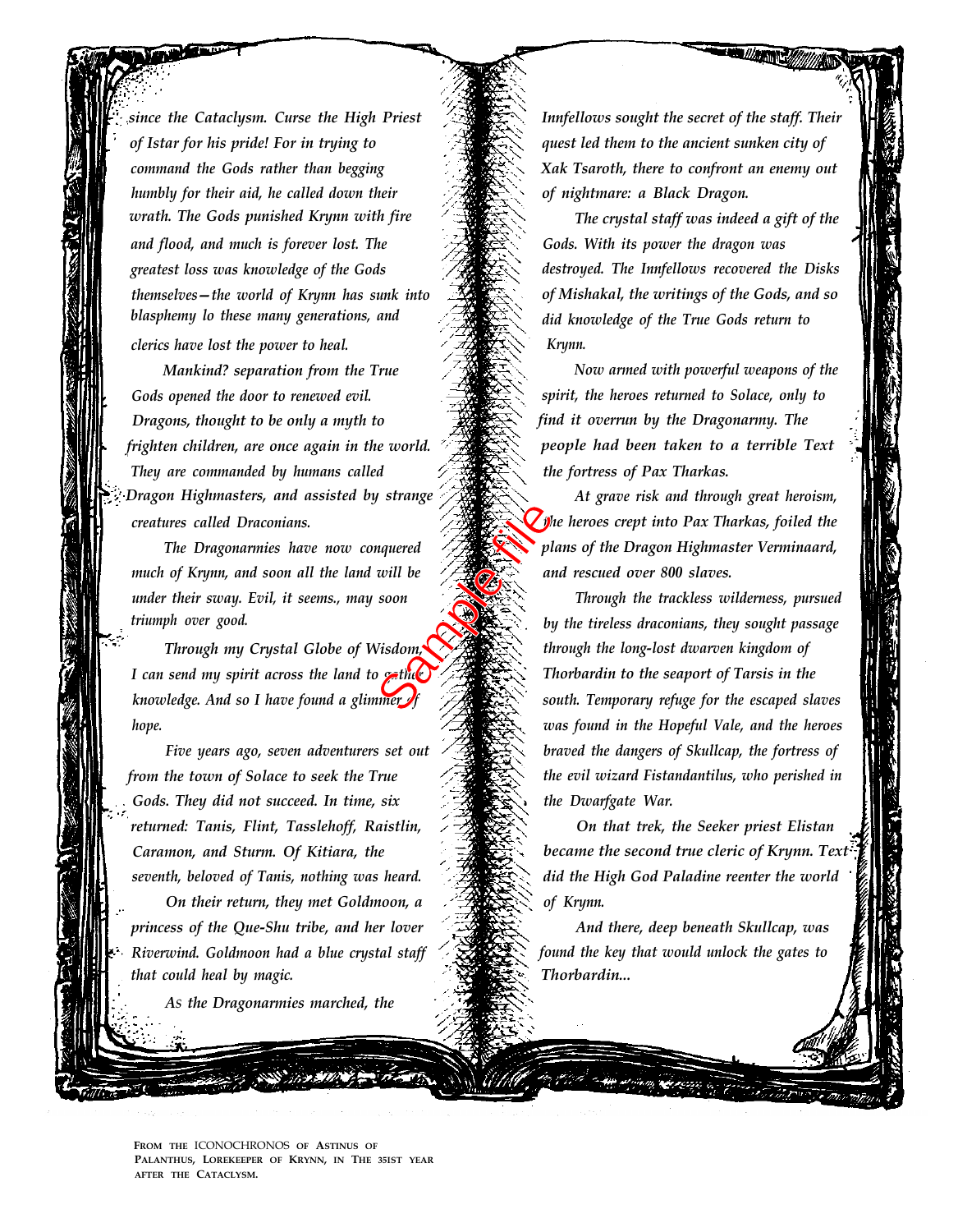## **Prologue**



### notes for the dungeonmaster

"Dragons of Desolation" is the fourth in the epic DRAGONLANCE™ series, and concludes the First Book of Dragonlance: Tales of Autumn Twilight.

DRAGONLANCE is a story. The modules in this series should ideally be played as a continuing saga. Players are encouraged to take on the roles of the main heroes in this epic; the Character Cards can be cut out and used by the players.

You may allow players to bring other characters into this adventure. If so, adjust those characters so they conform to the world of Krynn, which is unlike most  $AD&D^{\mathsf{T}}$ worlds. (See THE WORLD OF KRYNN, below.)

If you allow players to bring in other characters, but still want to play the epic, the DRAGONLANCE characters must be either player characters (PCs) or non-player characters (NPCs). If players wish to play multiple characters, make sure that they play each character as an individual. Some characters can be used as Henchmen NPCs—for example, one player should play both Goldmoon and Riverwind, one (their choice) as a Henchman NPC.

If players do not choose to take all of the DRAGONLANCE heroes, you should keep the others in the background as NPCs. All of the pre-generated characters figure prominently in future modules.

In any case, it's a good idea to keep the party to a manageable size.

Three NPCs require particular attention. Laurana, Princess of Qualinost, was rescued from Pax Tharkas in DL 2. In DL 6

There are important differences between the world of Krynn and standard AD&D campaigns. Characters who have adventured in previous DL modules know the following information. Players and characters new to the

world should be given this background. clerics wear a Medallion of Faith bearing the True clerics have been unknown in Krynn for centuries. Most clerics do not have spell powers, since they worship false gods. True symbol of a god or goddess. When a new true cleric comes into being, the medallion magically duplicates, and the new medallion bears the symbol of the appropriate god or goddess. Only two of the true gods are currently known: Mishakal, goddess of healing, and Paladine, the high god of good. All PC clerics brought into the campaign must be of good she becomes a PC. Although she should be in the background in DL 4, make sure the other PCs (especially Tanis and Gilthanas) are aware of her presence.

Elistan was converted from the false Seeker religion to the worship of the true gods, and is now a powerful cleric. In DL 6, he becomes a PC. In this module, he enters the dream world to battle Verminaard, and does not reappear until the climax.

Eben Shatterstone, the third important NPC, is a traitor, an agent of Verminaard. Eben is self-serving and greedy rather than actively evil, and so his alignment is neutral. Eben was introduced to the party in DL 2 as the victim of a draconian attack. The attack was a fake. Until he betrays the heroes in the final chapter of this adventure,  $\rightarrow$  appears to support the party in every  $w_1$ ,  $w_2$  his Character Card to one of the  $N$ <sub>a</sub> ers to run as an NPC. Overrule any obviously out-of-character behavior. When Eben's reason occurs, take the card back and  $\lim_{n \to \infty}$  for the remainder of the adventure. chapter of this adventure.<br>
Card to one of the NANC Correlation<br>
Card to one of the NANC to<br>
Overrule any obviously out-of<br>
overrule any obviously out-of<br>
overvalue for the<br>
e adventure.<br>
If you don't want to provide the s

If you  $d$  want to play the DRAGONLANCE epic, you can adapt this adventure to your own campaign.

DRAGONLANCE is a complex saga. To run it well, you must read this module carefully to visualize the story, and to think of what players may do. You must motivate the players subtly so that they follow the right path. Sometimes, you must improvise to keep the story on track.

Because DRAGONLANCE is a story, both heroes and villains often figure prominently in later modules. If "name" charac-

### the world of krynn

alignment and worship one of these two gods.

All PC elves in this adventure are from Qualinesti elves. Other elves—the Sylvanesti —appear in later modules.

The equivalent of a halfling in Krynn is a Kender. Kender look like wizened 14-yearolds and (unlike halflings) wear shoes. See Tasslehoff Burrfoot's Character Card for more information.

The values of gold and other trade items are completely different in this world. Gold is much less valuable; steel is the main trade metal. One steel piece (stl) is equivalent to 1 standard gp in purchasing power. PCs that enter Krynn from other campaigns do not automatically trade their gold pieces for steel pieces—they may find their personal wealth greatly altered!

For example, a character tumbles down a 500 foot shaft to certain death. Several modules later, the character reappears with a story about how he landed on a ledge and was knocked out. Much later, he came to, and spent weeks recovering and escaping. Some characters can die permanently. When a "name" character no longer plays a part in the story, his death can occur. Player characters brought into this adventure from outside can be killed normally. ters or villains should be killed, arrange "obscure deaths" for them. Their bodies should not be found. Think up a creative explanation for their "miraculous" survival.

The player characters are variously referred to as PCs, adventurers, heroes, and companions. Boxed sections of text are read aloud when the PCs experience that Encounter or Event.

If you are playing DL 4 without having played the previous DL modules, you must set the stage for the current adventure by using the chapter of the *Iconochronos* on the opposite page. If you have played the DL modules up to this point, no additional background is needed-the story starts the morning after the end of DL3.

Sometimes, a character must make an Ability Check against one of his Character Abilities (Strength, Dexterity, Wisdom, etc.). The player rolls 1d20. If the result is equal to or less than the player's Ability score in the appropriate area, the Check succeeds. For example, a PC with a Dexterity of 15 makes a Dexterity Check by rolling 1d20. If the result is 15 or less, the Check succeeds; if the result is 16 or more, the Check fails.

The following exchange rates apply in all lands encountered in this module:

1 gpw (gold piece weight) of steel=10 gp,

or 20 sp, or 100 cp, or 2 ip (iron pieces),

or 1/5 pp, or 2 bp (bronze pieces).

Finally, dragons have been absent from Krynn for nearly 1,000 years. They are considered merely legends by all who have not personally beheld them. Characters may be thought foolish, or liars, if they talk about dragons to the wrong people.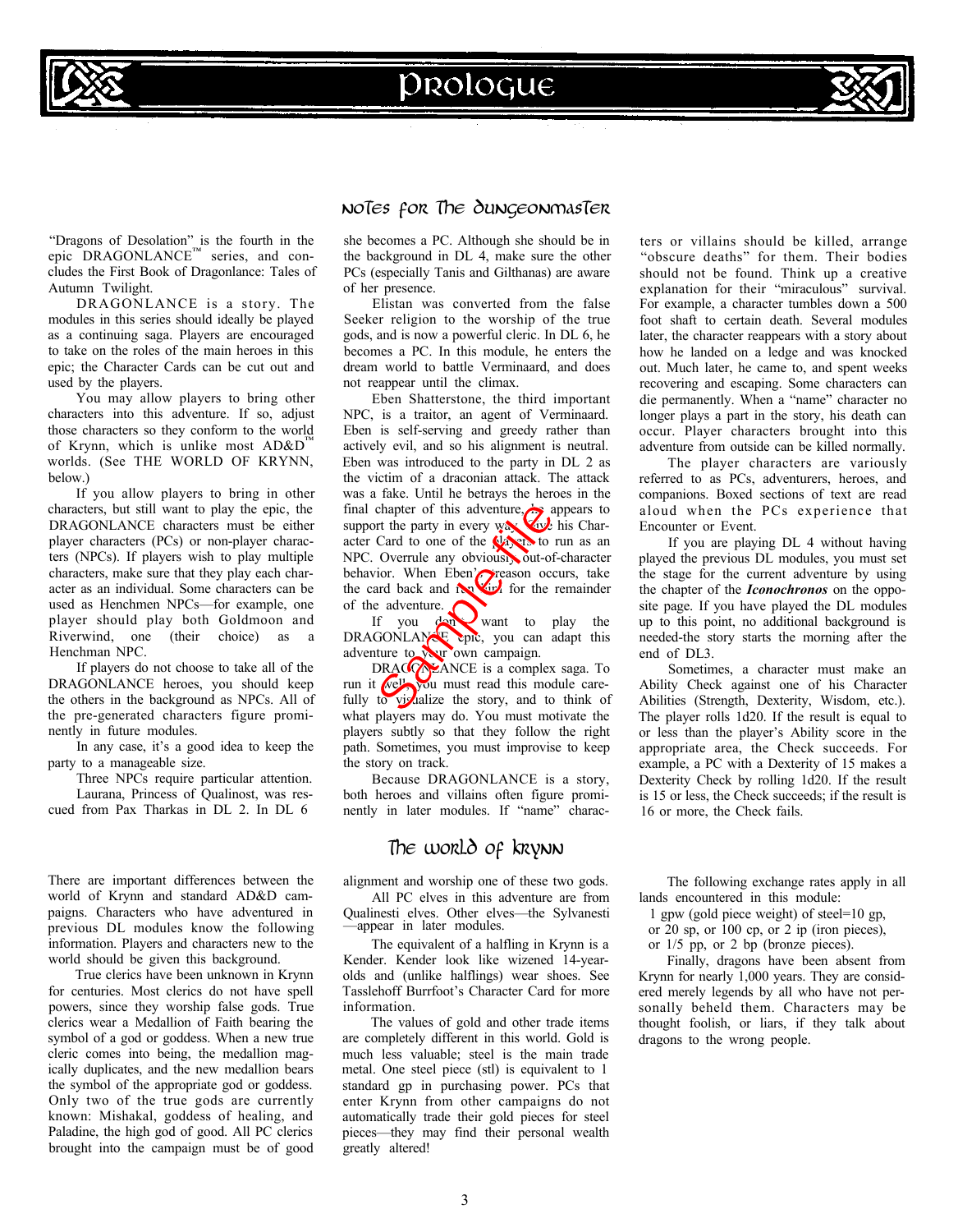# <span id="page-4-0"></span>Chapter 14: The doors of Thorbardin



#### events

Each Chapter is divided into Encounters (keyed to areas) and Events (keyed to time). Keep track of both location and time to know which Event or Encounter to run next.

#### the mission

Eight hundred refugees are fleeing the armies of the dragon highmaster. They were forced to enter a wilderness ringed by impassable mountains. The only route to safety is through the ancient dwarven kingdom of Thorbardin—but the gates to Thorbardin have been hidden for over 300 years. The PCs must find the gates to Thorbardin, get permission for the refugees to cross through, and get back before the dragonarmies attack the refugee camp.

#### about time

The dragonarmies conquer areas of the wilderness on a regular basis. If you played DL 2 and DL 3, use those modules to calculate the time available to the refugees. If not, assume that the heroes have seven days to complete their quest. Do not tell the players how much time they have. The Epilogue tells what happens if the-heroes succeed...& fail!

## event #1: departure of elistan

The adventure begins in the camp of the refugees at midnight-the same night as the end  $o f D L 3$ .

You are summoned to a late night meeting of the refugees Council of Freedom. When you arrive, you notice that Elistan seems strangely peaceful. "The dragonarmies are approaching, and now you must find the way to the gates of Thorbardin. It is the only hope for our people. There is little time; waste none of it. As for me, I now know what must be done," he says.

"To the hope of safety!" he says, lifts a flagon, and drinks.

Although the flagon contains only water, as soon as Elistan drinks, he grows pale and shudders once. Then, eyes rolling back, he pitches forward.

Elistan has received a dream vision from Paladine, and has gone into the dream world to battle Verminaard. The PCs do not learn this until the end of the module.

Elistan cannot be revived by any means available to the party. He appears dead, but his body does not decay.

The Council asks the PCs to leave in the morning to find a way through Thorbardin. If the characters found a map to the gates in DL 3, they know where to go-otherwise, Fizban the Fabulous (see NPC Capsules) now reveals that he knows exactly where the gates are.

#### event #2: dreams of darkness

This Event takes place the same night as Event #1, as soon as the heroes fall asleep. Ail sleeping characters have the following dream:

You are standing in front of a huge door. You feel that there is great evil behind it. The voice of Elistan, now very weak, is calling for you.

"I have entered this door and cannot find my way back," he cries. "Please! Come and bring that which I left behind!" He does not seem able to hear anything you say; he just repeats his cry over and over again.

Ask each player in turn if he will open the door. If all characters refuse, the dream ends and the PCs awake. Skip Event #3, below. If even one character opens the door, read the next boxed section.